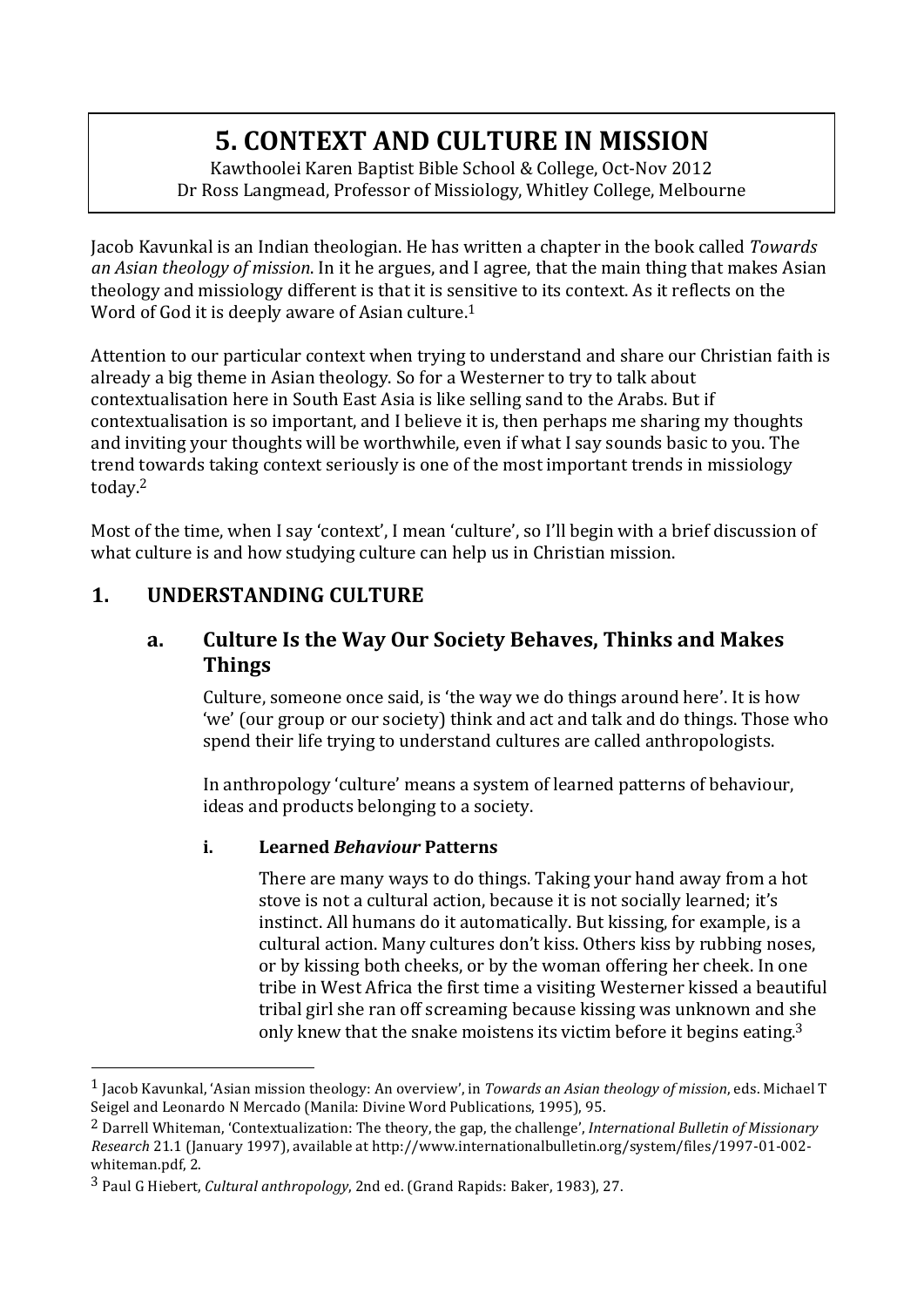#### **ii.** *Ideas* **(Concepts, Beliefs and Values)**

We get our picture of reality through culture, which is like a mental map. It's shaped partly by what we learn from others and partly by our experience of the world itself. Our concept of time in Australia, for example, is very different from that in Middle-Eastern cultures. In Egypt, for instance, for two equals to meet 'on time' is for them both to arrive an hour late. Only a servant would arrive on time.<sup>4</sup>

The same with our view of space, manners, customs, what's important, what's right and wrong, what's beautiful or ugly, what is efficient, what counts as rich or poor, what God must be like, what we like in other people and so on.

#### **iii.** *Products* **(Material Culture)**

Humans make things. And we make them differently. Burmese houses are different from Australian houses. Burmese books and films have their own style. We've developed tools, and these have led to the whole area of technology, that is a culture of know-how. We produce houses, cars, fans, jewellery, art, pots, newspapers, temples and palaces, tombs, canals and dams.

Our 'things', or material products, are also closely linked to our actions and our ideas, and are part of the expression of a culture. I know some tribal people who were embarrassed to find out on their first visit to a Western city that the basin they washed in was really a toilet bowl. I have been embarrassed in Indonesia to find out that the trough of water I got into and washed myself in was meant to last for days—we were meant to dip a bowl into it and take out enough to wash in. I'm sure I'll make many mistakes as I stay in your culture for a few weeks, and I ask you to forgive me!

#### **b.** Comparing Cultures Increases Awareness and Tolerance

There are very big differences between cultures. People from different cultures don't just live in the same world, speaking different languages. They live in different worlds.

Take the idea of personal space . When they're talking, North Americans stand further from each other than Latin Americans, who have smaller zones and feel comfortable standing closer to each other. This is usually unconscious but is very deeply ingrained. So imagine the discomfort when a North American talks to a Latin American. The North American keeps moving back because he feels crowded, while the Latin American keeps moving forward because he feels the other person is moving out of his social zone into the public zone.<sup>5</sup>

 <sup>4</sup> Hiebert, *Cultural anthropology*, 34.

<sup>5</sup> Hiebert, *Cultural anthropology*, 35.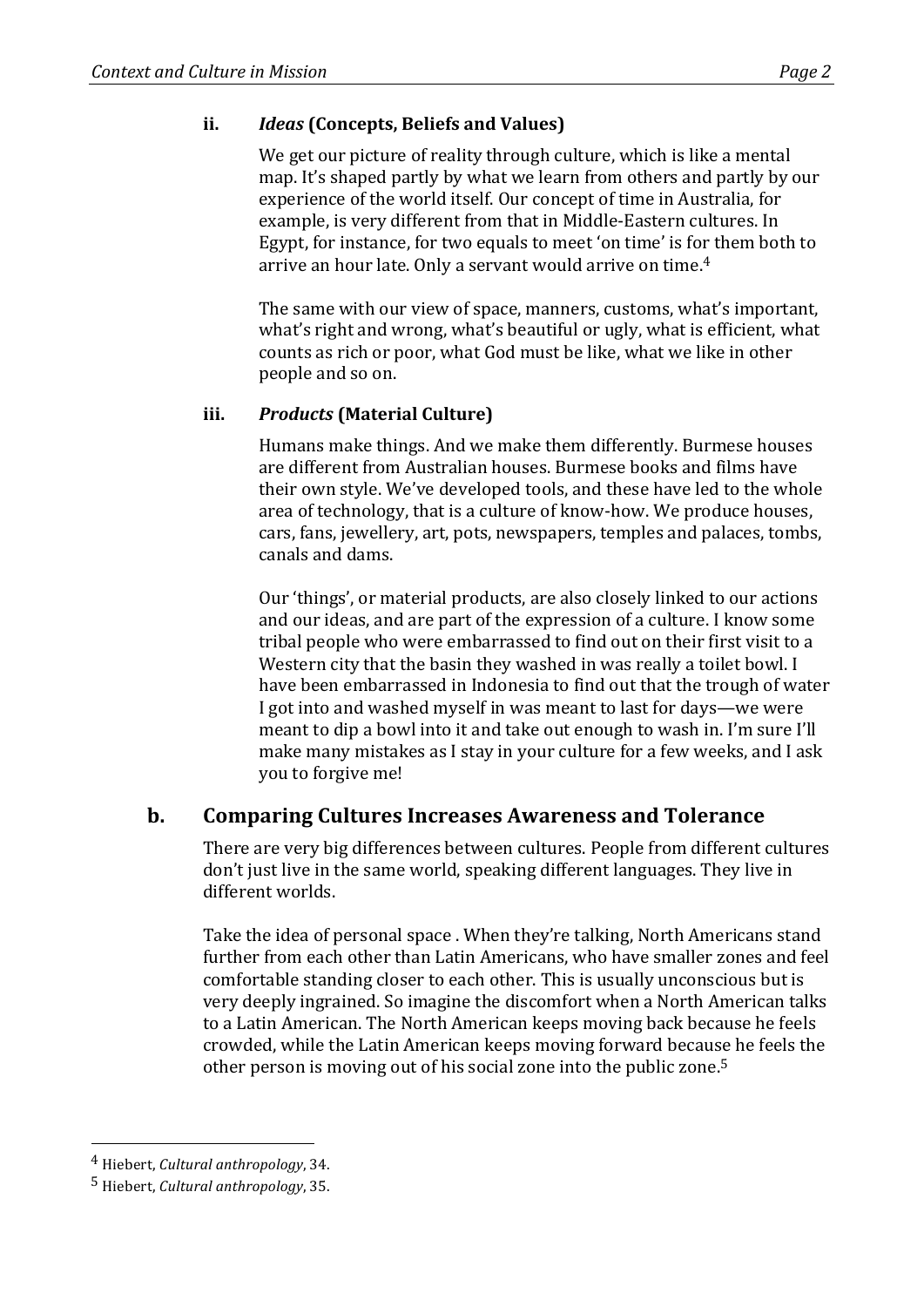It's natural to think that our culture is the best. It's the centre of the world. We usually judge every other culture against our own. 'Aren't other cultures strange and silly?', we think. I was recently in the United States, and I saw a sign advertising a class for international students to help them understand American culture. It said, 'Why do Americans say "How are you?" and then walk away?'. If you come from a culture where you ask lots of questions every time you meet someone, American culture must seem very rude. If you are American, it can be very hard to know what Asian people are thinking because they seem so polite. Our ways usually seem the best way to us. This attitude is called **'ethnocentrism'**, which means we put our ethnic group, our culture, at the centre of our world

If we experience other cultures, and we learn from them, we can understand that there are many other ways of doing things, other ways of thinking. Comparing cultures tends to convert people from ethnocentrism to a fuller appreciation for the variety of cultures and the meaning behind what other people do.

For example, in Australia the price of things in shops is written down. If I want a shirt. I look at the price and decide whether to buy it or not. I don't argue with the shop assistant, trying to get it more cheaply. But in India, if I see a nice shirt, I have to ask how much it costs. Then I say, 'That's too much'. I need to offer a lower price and in the end we arrive at a price we can agree on. The **meaning** of what is going on is the same: buying a shirt at a price we agree on. The **form** it takes is different. When we compare cultures we learn to distinguish meaning from form. Although the form is important, it is only there to serve the meaning.

To take a Christian example, Christians in Europe often worship in buildings with a tall spire (tower). Its meaning is to make people think of God's greatness. The same meaning is achieved in the desert of Australia for Australian indigenous people through a different form: worshipping without a roof at all, under the stars. Should the indigenous people build spires? No, they express their meaning in a different form.

To take another example, when translating the Bible we need to find, not just the right word but the word that translates the meaning. In Papua New Guinea, one translation says that Jesus is the pig of the world, not the lamb of the world. They don't have lambs there. When there is a sacrifice, it's always a pig. The meaning here is that Jesus is the sacrifice. The form, the idea used to say this in PNG, is 'a pig'. The translators need to find the word that does the same work in the new language.

This distinction between what we mean and in what form we express it is very important for allowing the gospel to take shape in different cultures.

Now that I've said how important culture is, let's see whether the church has been aware of culture and context in its missionary work. The answer is: 'Sometimes'.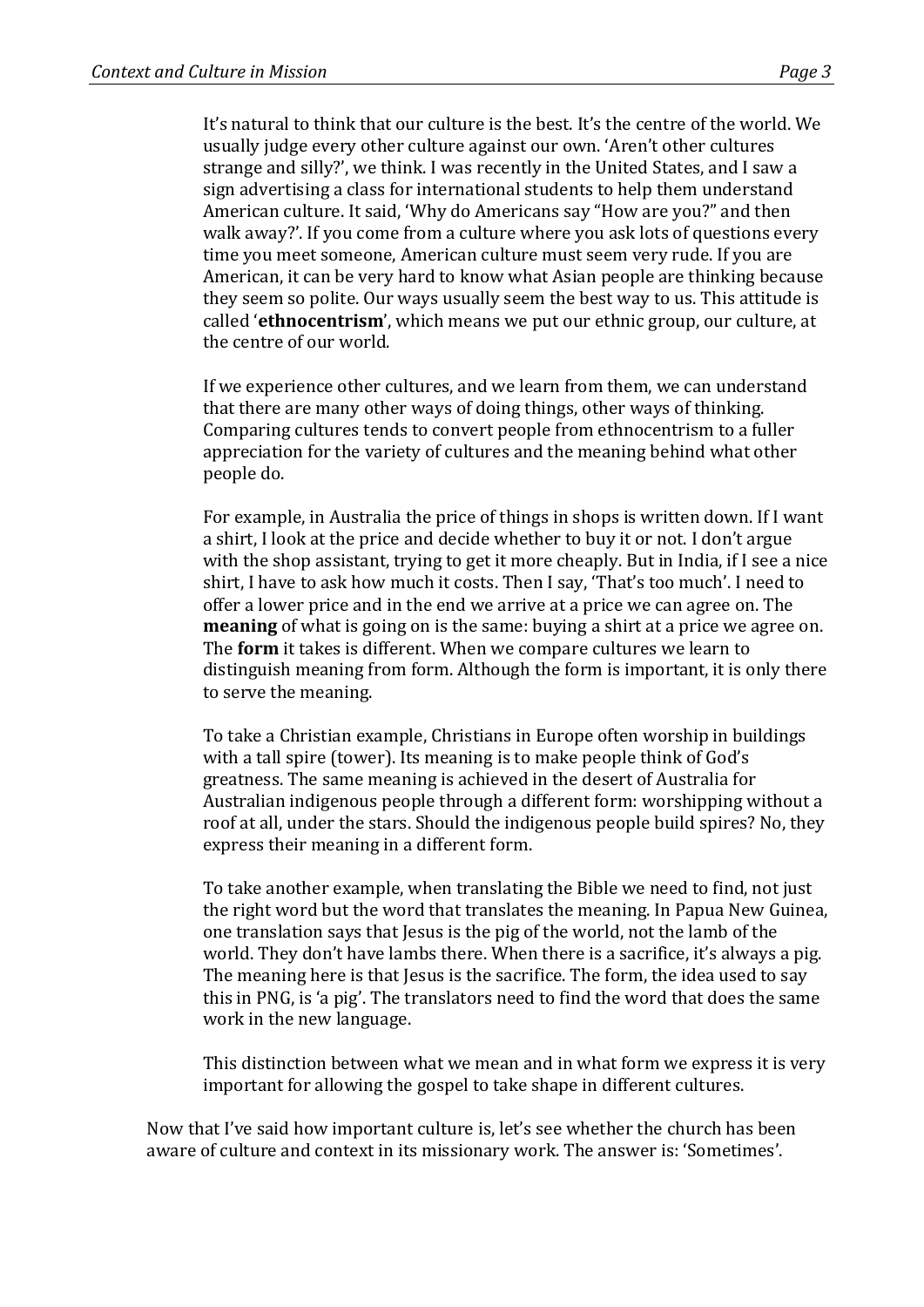#### **2. MISSIOLOGY HAS BECOME AWARE OF CONTEXT**

From the very beginning the missionary message of the Christian church took shape in the life and world of those who embraced it. The gospel message took account of the context in which it lived and breathed. But sometimes it was more aware and sometimes less aware.

The **early church**, of course, had to decide whether the gospel was Jewish or open to Gentiles, and it opened itself up to the Gentiles. The church Fathers of the first few centuries used either Greek philosophy or Latin culture to express themselves, and the Eastern church became Greek and the Western church Latin in culture. The gospel took new shape wherever it went.

Although the missionaries from the West in the 1700s, such as William Carey, took other cultures seriously, this sensitivity didn't last in the period between **1800 and 1950**.

During that period the church in mission **often disregarded culture**. It saw itself as handing out an eternally unchanging gospel which must destroy other (non-Western) cultures. So, for example, most missionaries to India have accepted the doctrine of the clean slate. They thought they had to wipe away everything in Indian culture before they could build Christianity. They thought they were doing a good thing 'civilising' India as well as 'Christianising' it. But they were very unaware of how Western their gospel was. And so the gospel has come to be seen in many non-Western countries as a foreign gospel. $6$ 

But missiology has changed a lot. Partly through what anthropology has taught us, we are **becoming very aware of cultural differences** and our respect for them has increased dramatically. Theology now often begins 'from below', starting with our own situation and asking how the gospel addresses it. We now understand theology, not as a way of understanding the whole of reality in order to grasp it, but as reflection on our context, understanding reality from our partial perspective in order to change it.<sup>7</sup> In fact, missiologist Stephen Bevans has written 'There is no such thing as "theology"; there is only contextual theology'. $8$  The reasons for this will come out as we discuss the issues.

# **3. AN EXERCISE IN GOSPEL AND CULTURE**

 

Here is an exercise to illustrate how things change between cultures and times. Each of these things has been considered essential by some Christian groups. Which ones do you consider essential? That is, which ones must be part of every church in every time and place?

<sup>&</sup>lt;sup>6</sup> Paul G Hiebert, 'Critical contextualization', *International Bulletin of Missionary Research* 11 (1987), available at http://www.internationalbulletin.org/system/files/1987-03-104-hiebert.pdf, 104.

<sup>&</sup>lt;sup>7</sup> David J Bosch, *Transforming mission: Paradigm shifts in theology of mission* (Maryknoll: Orbis, 1991).

<sup>8</sup> Stephen B Bevans, *Models of contextual theology* (Maryknoll: Orbis, 1992), 1.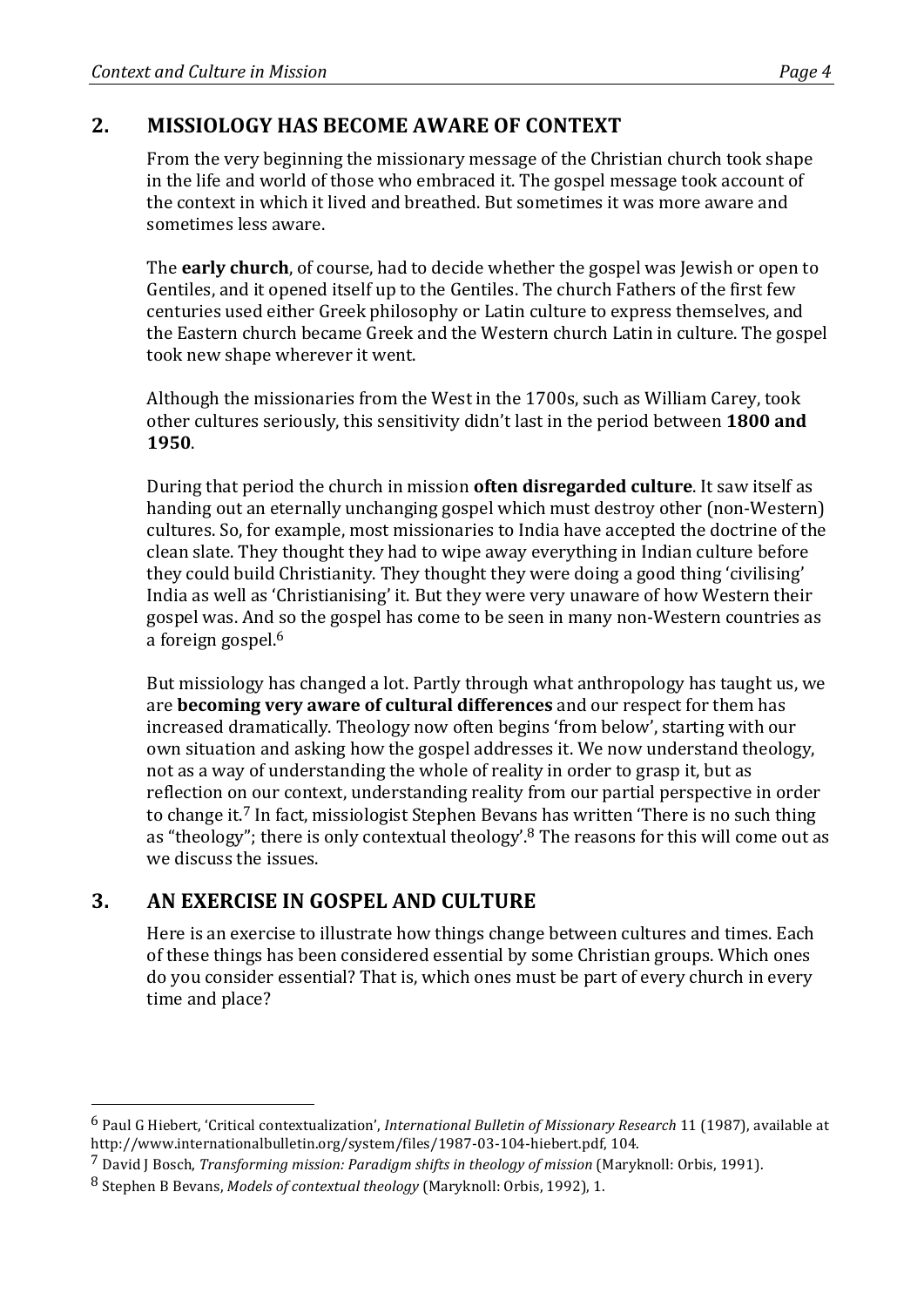All Christians everywhere and at all times MUST ..

| $\mathbf{1}$ | Greet each other with a holy kiss.                             | Rom 16:16    |
|--------------|----------------------------------------------------------------|--------------|
| 2            | Avoid eating meat used in pagan ceremonies.                    | I Cor 8:12   |
| 3            | If they are women, wear veils when speaking in church.         | 1 Cor 11:6   |
| 4            | Wash each other's feet at the Lord's Supper.                   | Jn 13:14     |
| 5            | Lay on hands when ordaining someone.                           | 2 Tim 1:6    |
| 6            | Sing without musical instruments.                              |              |
| 7            | Avoid eating meat with blood in it.                            | Gen 9:4      |
| 8            | Share the Lord's Supper regularly together.                    | Lk 22:19     |
| 9            | Use only real wine and unleavened bread for the Lord's Supper. | Ex 13:6      |
|              | 10 Use only grape juice for the Lord's Supper.                 |              |
|              | 11 Anoint with oil for healing.                                | Mk 6:13      |
|              | 12 Avoid women teaching men.                                   | 1 Tim 2:12   |
|              | 13 If they are men, keep their hair short.                     |              |
|              | 14 Avoid wine.                                                 |              |
|              | 15 Remain single.                                              | 1 Cor 7:8    |
|              | 16 Seek the gift of tongues.                                   | 1 Cor 14:5   |
|              | 17 Seek the gift of healing.                                   | 1 Cor 12:9   |
|              | 18 Lift your hands when they pray.                             | Ps 134:2     |
|              | 19 Work if they are to eat.                                    | 2 Thess 3:10 |
|              | 20 Pray and read the Bible privately each day.                 |              |
|              | 21 Say 'Amen' at the end of prayers.                           | 2 Cor 1:20   |
|              | 22 Elect the leaders in every congregation.                    | Titus 1:5    |
|              | 23 Confess sins one to another.                                | Acts 19:18   |
|              | 24 Confess sins regularly to a priest.                         |              |
|              | 25 Give at least ten per cent of their income to the church.   | Deut 14:22   |
|              | 26 Construct a building for worship.                           |              |
|              | 27 Confess Christ publicly by baptism.                         | Mt 28:19     |
|              | 28 Be baptised by immersion (going fully under water).         | Mt 3:16      |
|              | 29 Be baptised as an adult.                                    |              |
|              | 30 Be baptised as an infant.                                   |              |
|              | 31 Not be married to more than one wife.                       | Mt 19:5      |
|              | 32 Never divorce.                                              | Mk 10:11     |
|              | 33 Only divorce for adultery.                                  | Mt 19:99     |

(When you've gone down the list, add up how many you think Christians must always do. Get into a small group and say how many you marked. Discuss what made you decide 'always' and 'not always'.)

# **4. WORDS FOR CONTEXTUALISATION**

 

It would be easy to be confused by the words missiologists use for the process of interaction between the gospel and a particular culture.

Adapted from Paul G Hiebert, *Anthropological insights for missionaries* (Grand Rapids: Baker, 1985), 57-58.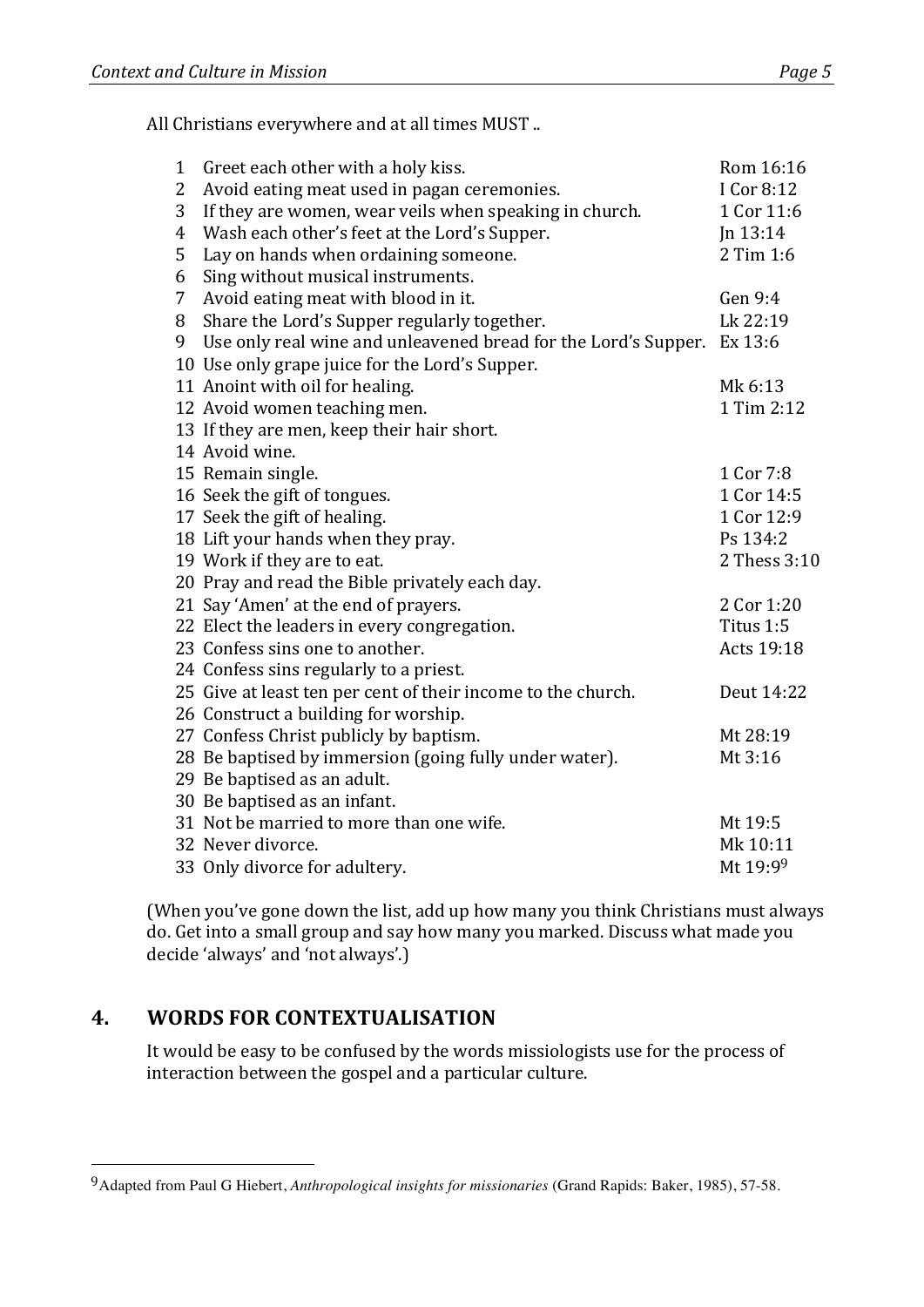Let's take the first family of words. 'Accommodation', 'adaptation' and 'indigenisation' are three words which mean similar things. The word 'indigenous' refers to the culture of those who were there first. Indigenous culture is the local culture, what was there already.

These words were used a lot over the last hundred years. They meant changing Christianity in flavour to suit a culture when introducing the gospel. (In fact these three words still express the official policy of the Catholic church.<sup>10</sup>) The local language was used, and perhaps local dress and some local customs. But the structures of the church stayed Western, and the new church was linked to the old church in the West, which still controlled things.

Unfortunately indigenisation was only shallow. It was a good start but didn't go far enough. There needed to be a deeper, two-way process.

# **b. Contextualisation and Inculturation**

The term 'contextualisation' was introduced in 1971 by a Taiwanese scholar in the World Council of Churches, Shoki Coe. It is the process where the gospel takes a fresh shape in each culture, because the Good News is incarnational—it takes flesh, it is particular, it is deeply rooted in the human situation.<sup>11</sup>

Put simply, contextualisation is the dynamic, ongoing encounter between Word and world in a particular context, at some cultural depth, taking new shape in each situation. It happens not only in tribal or traditional situations but also in secular and urban situations. It includes not just worshipping in culturally appropriate ways or using a language people can understand. It also includes justice and social transformation and the development of a local theology, local church structures and what we in Australia would call a 'grassroots Christianity', or a home brew.

Roman Catholics tend to use the term 'inculturation' for the same deep encounter between gospel and culture.

# **c. 'Contextual Theology' and 'Local Theologies'**

There are two more phrases which refer to the same process of contextualisation. One is 'contextual theology', which can be used to refer to all theologies which are sensitive to context.<sup>12</sup> The other is 'local theologies', used by Robert Schreiter in his book *Constructing local theologies*.<sup>13</sup> I like both of these terms because they are simpler.

 

<sup>&</sup>lt;sup>10</sup> Louis I Luzbetak, *The church and cultures* (Pasadena, CA: William Carey Library, 1976), 7

<sup>&</sup>lt;sup>11</sup> Ministry in Context: The Third Mandate Program of the Theological Education Fund (1970-1977), (Bromley, England: Theological Education Fund, 1972), 20-21; reproduced in David J Hesselgrave and Edward Rommen, *Contextualization* (Leicester, UK: Inter-Varsity Press, 1989), 31-32.

<sup>&</sup>lt;sup>12</sup> Stephen B Bevans, *Models of contextual theology*, Rev. & Exp. ed. (Maryknoll: Orbis, 2002).

<sup>13</sup> Robert J Schreiter, *Constructing local theologies* (Maryknoll: Orbis, 1985), 5-6.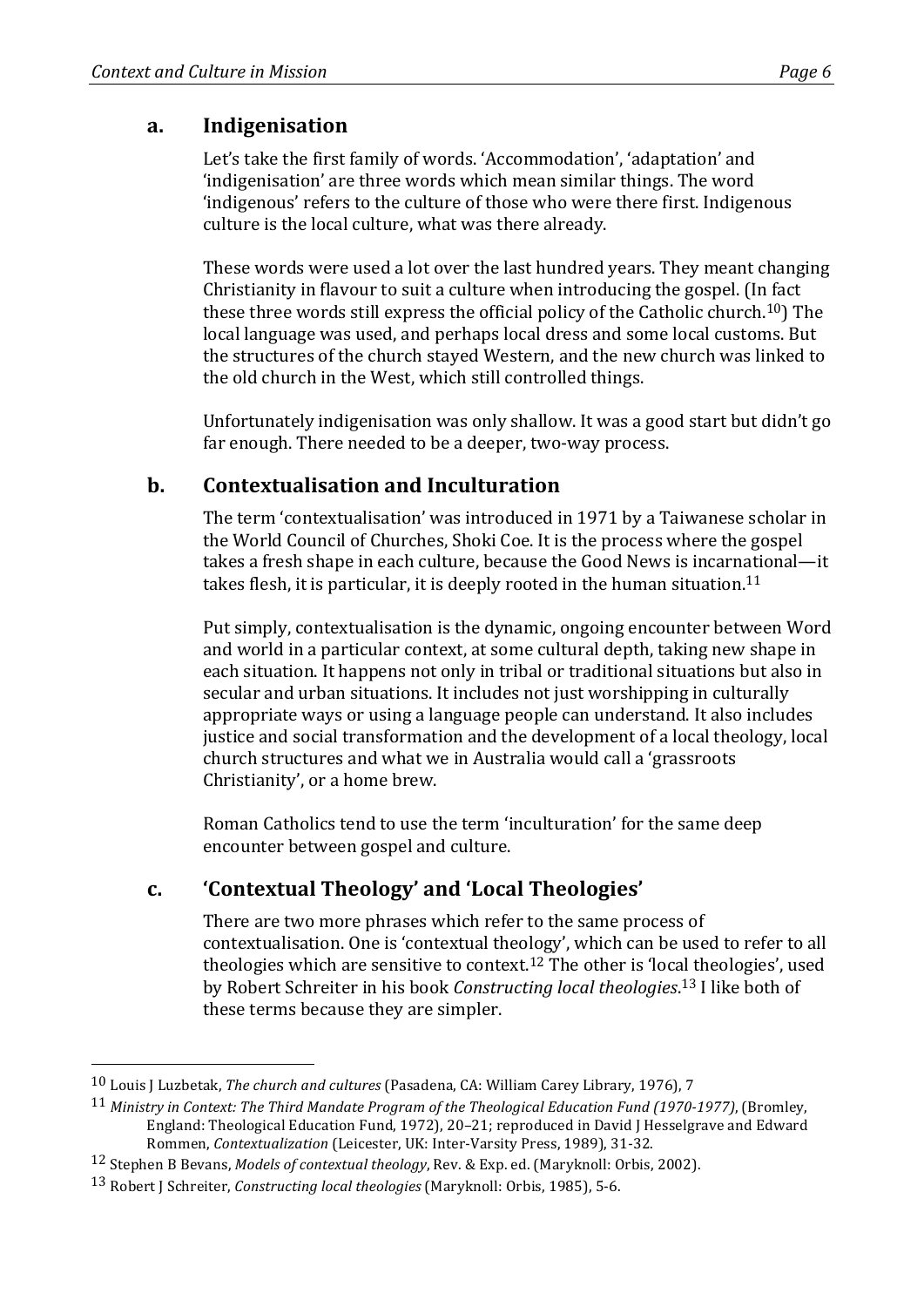#### **5. WHY CONTEXTUALISE?**

The reasons for doing missiology in a contextual way are to follow Jesus, to allow us to be Christian and culturally at home, and to allow the gospel to challenge our culture.

#### **a. To Follow Jesus 'Taking Flesh' in a Culture**

Jesus is the model for mission, and in the incarnation we have the perfect model for emptying oneself and taking on a particular culture. Jesus was a poor Jew at one point of history. He both spoke through that culture and yet transformed that culture. The gospel must always be enfleshed in a culture. It does not float, disembodied above particulars, or independent of human understandings and meanings.

From the very birth of the early church the gospel was being adapted to local cultures. In Acts 2 we read that on Pentecost people heard the message in their own tongues. In Acts 10 and 11 we read that Peter soon had to grapple with whether Christians were bound to Jewish ways of eating, and broke through to a new liberating understanding, which then had to dawn painfully on the Jerusalem Council. In Acts 17 Paul spoke to the Athenians in terms of their own philosophy and labelled God 'The Unknown God'. Before long, the Good News, which was probably first preached in Aramaic, was being proclaimed in common Greek, then Latin and so on. From the incarnation to the present day, the gospel message has always been contextualised, and has always been dynamically interacting between the message and the situation, between text and context, seeking to be authentic and relevant, seeking to be faithful to revelation and reality as we experience it, relating faith and existence.

#### **b. So We Can Follow Christ and Remain in Our Own Culture**

Most of our identity is formed by our culture. Yes, we have humanity in common, but culture shapes us greatly. Yes, we are individuals, but culture shapes us greatly. The gospel, if it is to be liberating, must be expressed in our language, our music, our ways of doing things. The gospel must allow us to be Christian and still belong to our tribe or society. God's mission includes every nation and tribe gathering with their different ways before God. We don't have to become the same as each other. The kingdom of God is multicultural.

If the gospel is not expressed in ways that deeply interact with our culture, it will remain a foreign gospel. Our deep world views will not be challenged. This means that we may appear Christian on the surface, but when we face sickness or death we may turn to our old cultural ways, perhaps to the spirits and witch doctors we used to consult. This mixing of Christian faith and the old religious ways is called 'syncretism'. It happens when the gospel has not taken shape properly in the new culture.

#### **c. To Allow the Gospel to Challenge Our Culture**

But the gospel also challenges all cultures. It will throw light on practices and beliefs which are evil or which bind people. In Australia, for example, the gospel clearly warns us of the evils of materialism and greed. Even Christians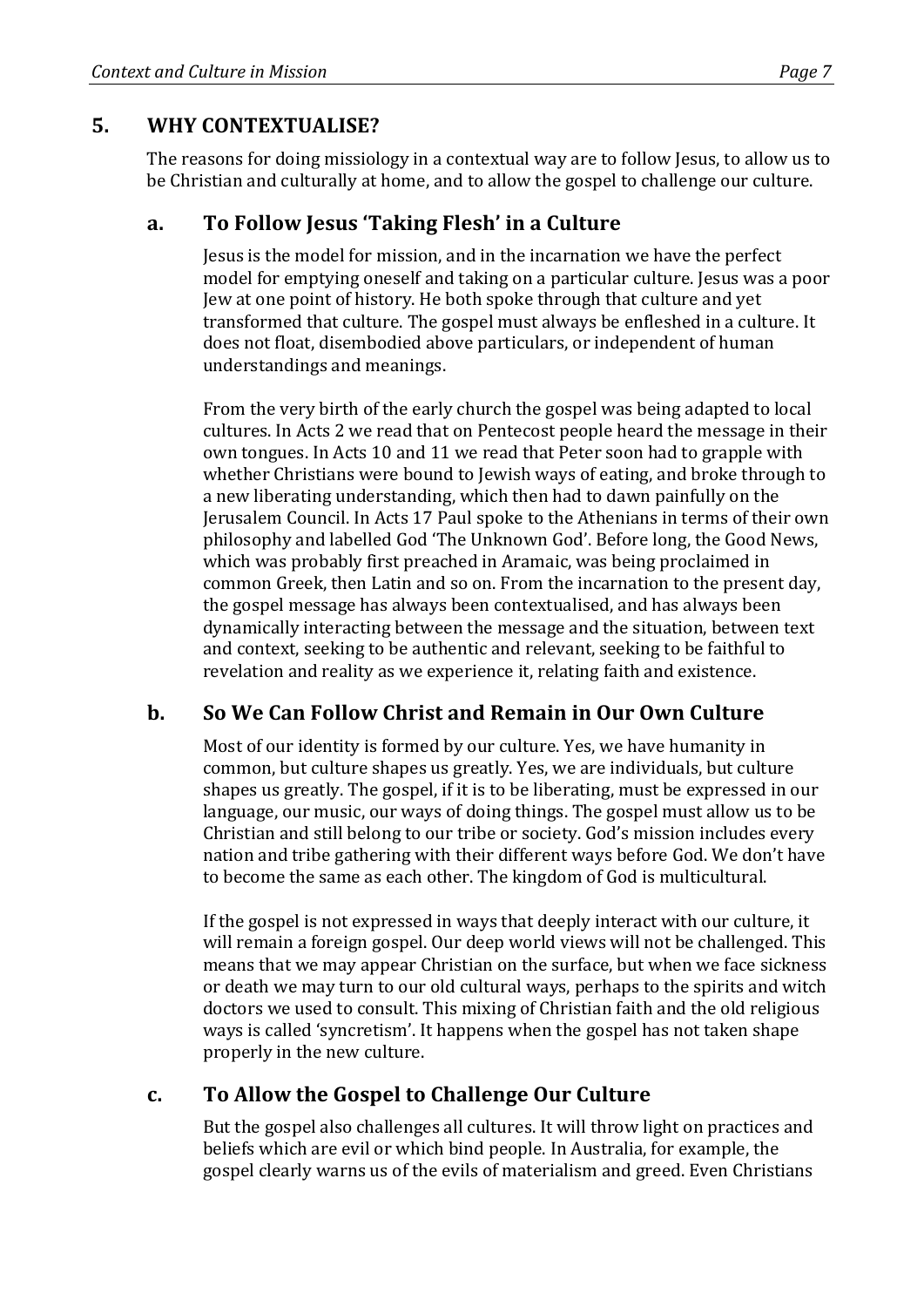get caught up in the desire to earn more and buy more. The gospel says that these desires will never satisfy us. One of the tasks of contextualisation is to work out when the gospel affirms culture and when it challenges it.

# **6. • FACTORS IN CONTEXTUAL MISSION**

Contextual mission is complicated because there are many things to keep in mind in the ongoing task. I'll just list a few.

#### **a. The Gospel**

We naturally try to find the pure gospel. We talk of taking off the husk and finding the kernel. But it can't be done. Biblical revelation comes fully clothed in Middle-Eastern culture. There is no such thing as a non-cultural gospel. We can't strip it back and see it in its purity, because it only comes in incarnational form, enfleshed in particular places, times and people.

# **b.** The Cultures of the Hebrew Bible and New Testament

First we need to understand the cultures in which the biblical revelation occurred. Biblical studies is an essential tool in contextual theology. Recent biblical theology has been helpful in uncovering some of the social and cultural factors behind the scriptures.

#### **c. 'Our' Understanding of the Gospel**

The understanding of the gospel held by those who are sharing it crossculturally is often the most difficult factor to identify. Most of us think we have the real gospel, not just an angle on it! We need to become aware of other ways of understanding the gospel so we can understand that we have only a partial understanding of it.

#### **d. The Culture We Live In**

How is our own culture similar to the gospel and, on the other hand, how does it resist the gospel? In Australia, for example, social class is not important and we like to think we are all mates. So the gospel message of caring for each other can be heard easily in Australia. On the other hand, we're very individualistic, so it's hard for Australians to really open up to each other in Christian community. I wonder if you can see things in your own culture which influence your understanding of the gospel as you understand and practise it?

Our own culture can be big or small. It can refer to an ethnic group or a whole nation. People even talk of Asian culture as opposed to European culture. Culture, as a concept, can refer to different levels of generality.

#### **e.** The Culture of the People Receiving the Gospel

The culture of those hearing the gospel for the first time will have elements that distort the gospel and elements which express the gospel more adequately than the culture of those sharing the gospel.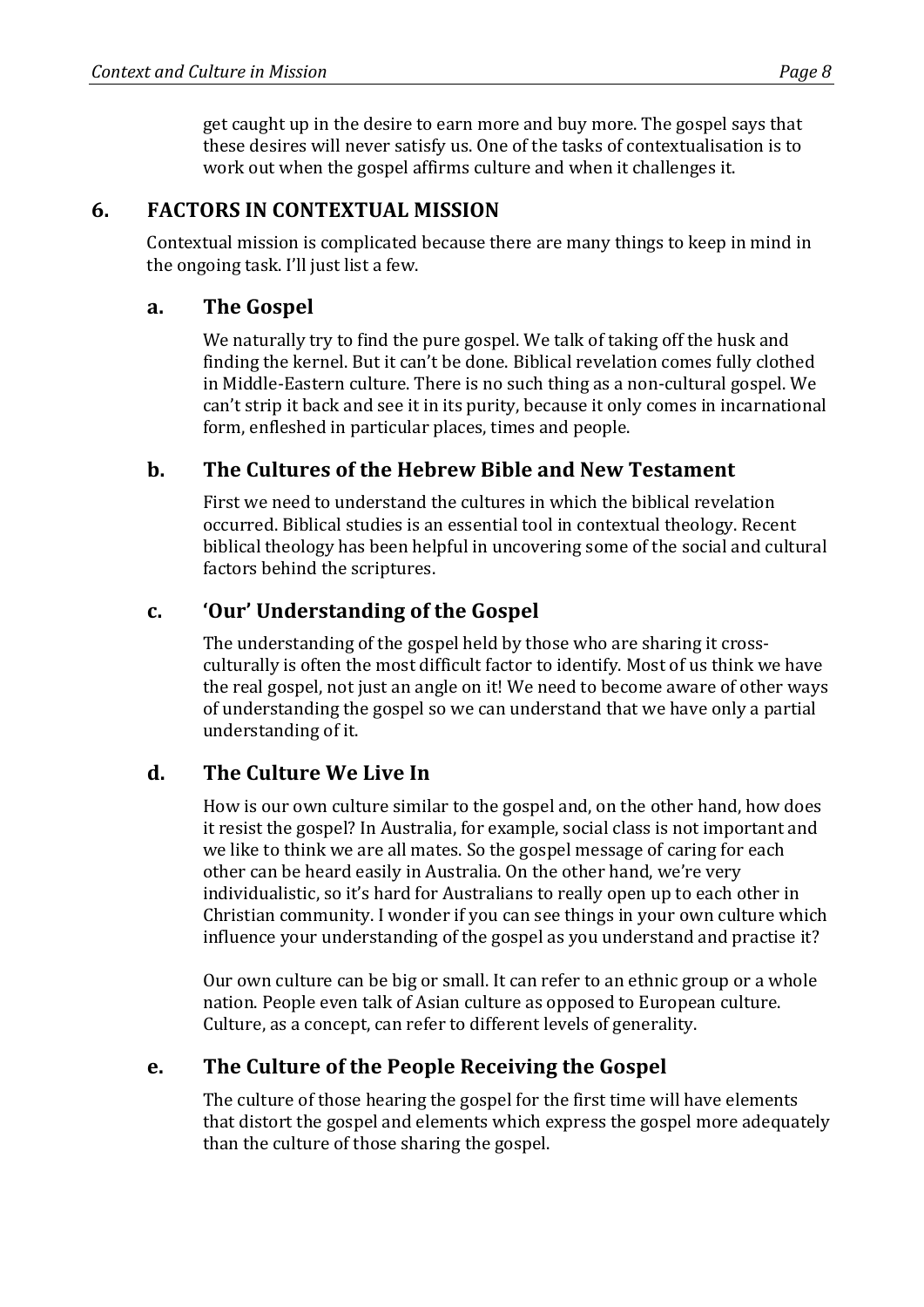# **f. Growing as a Contextualising Community**

If we share the gospel for the first time, those who hear it will have one understanding of it. Years later, they may revise their understanding. This is natural. We need to have more trust in those with whom we share the gospel, allowing the gospel to transform culture as well as the culture modifying what we think the gospel is. And it is the whole community which acts as 'theologian' in a well-contextualised understanding of the faith. Theology is by the community and for the community.<sup>14</sup> The poets and the prophets are central in helping us to understand our culture. So listen to the songs, laugh at the cartoons, watch the plays, hear the social critics.<sup>15</sup>

# **g. New Generations**

The shape of the gospel for the fathers and mothers may have to change to be suitable for the sons and daughters, as culture changes, especially today.

# **h.** Cross-cultural and ecumenical Interchange

The members of the worldwide church are called to dialogue and to question other members, so that we are exposed to wider horizons and understandings of the gospel. If we are isolated from each other, we are danger of misunderstanding the gospel.

# **7. AN APPROACH TO CONTEXTUAL MISSION**

I can't tell you how to go about contextual mission, because it is different in every context. It's something we all have to do all the time, continually. But Paul Hiebert is helpful in suggesting ways to encourage the process. He talks about 'missionaries', which means any Christians who share the gospel, and the 'new Christians', who are hearing for the first time what Christian faith is about. How do they work together to contextualise the gospel?

# a. Recognise the Need to Deal Biblically with All Areas of Life.

We will need to talk about every part of life. It will take time. We need to be patient. We need to accept that the Bible addresses all aspects of life together.

# **b.** Understand the Old Ways.

This is like the work of the anthropologist, even it is done simply. We need to understand the culture of those who are receiving the gospel. Good missionaries have always learnt the language and the customs and have taken years to analyse the culture. We need to try to get inside the culture. This is best done with the people, listening to their myths, watching their rituals etc.

# **c.** Study the Bible in Relation to the Issue at Hand

We can have confidence that God still speaks through the Bible if we study it with open minds. The 'missionary' can help in this study, but we need to be

 

<sup>14</sup> Schreiter, *Constructing local theologies*, 16.

<sup>15</sup> Schreiter, *Constructing local theologies*, 18-19.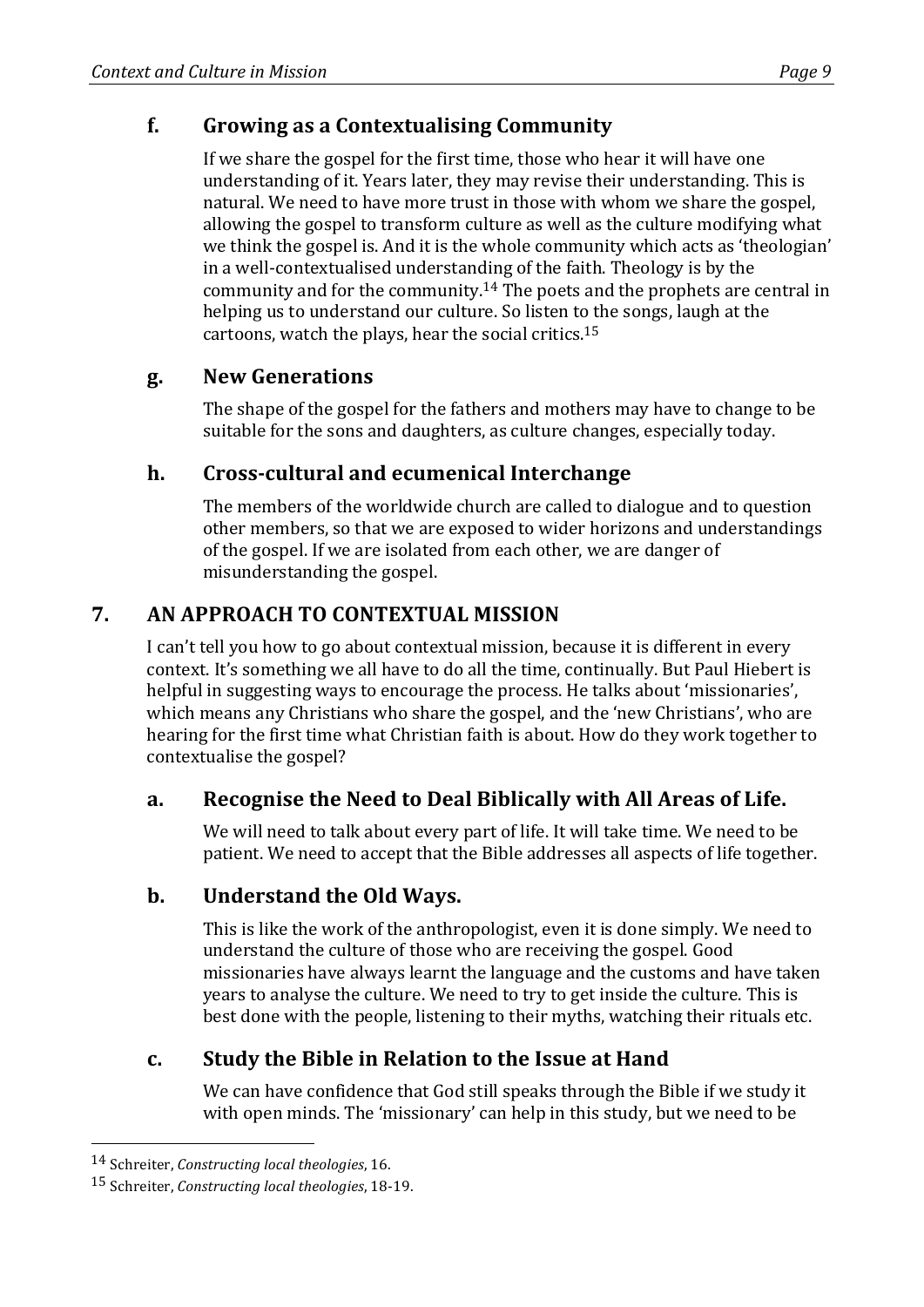aware that we as leaders are also culturally-biased. Those coming freshly to the Bible may teach us a lot, and they will be the best at seeing how the gospel takes shape in their culture.

#### **d.** Allow the Congregation to Critically Evaluate Their Own **Culture**

Local people will best understand their past customs or beliefs in the light of their biblical understandings, and they ought to decide themselves what they think and will do. They will sometimes reject old practices, sometimes modify them and sometimes keep them. There are important theological reasons for trusting them and not imposing our beliefs: The priesthood of all believers, the authority and effectiveness of the Bible, and the work of the Spirit through the church.16

# 8. **A FEW OUESTIONS FOR CHRISTIANS IN MYANMAR**

As a visitor, I don't know what issues are important to you in the process of contextualisation. But here are a few questions that come to my mind as I try to imagine what you face in Myanmar, a country with many different cultures, a country with a long and wonderful history, and a country with challenges and difficulties like any country.

- a. Does the Bible translation in your language read naturally?
- b. Do you feel your worship is foreign or 'local'?
- c. Are Christians in your country mostly from two or three ethnic groups, such as the Karen or the Chin people? How would you go about expressing the gospel in ways that feel more at home for other ethnic groups where there are few Christians?
- d. In some Asian countries, those from tribal backgrounds become Christian more easily than Buddhists. To what extent is it true that to be Burmese is to be Buddhist? How could Christians work towards a situation where it is also Burmese to be Christian?
- e. Could it be that through deep dialogue between Christians and Buddhists we might learn something and might be able to take on some of the cultural flavours, without giving up our faith?
- f. In every culture and society there is injustice and poverty. How does a Christian church challenge its culture and work toward a culture where people feel free and safe? Does it shout like the prophets from the mountain tops or work quietly and constructively with all groups? Does it identify with political movements or always keep a critical distance from them? In all countries these are urgent and practical questions.

 

<sup>16</sup> Hiebert, *Anthropological insights for missionaries*, 191-192.